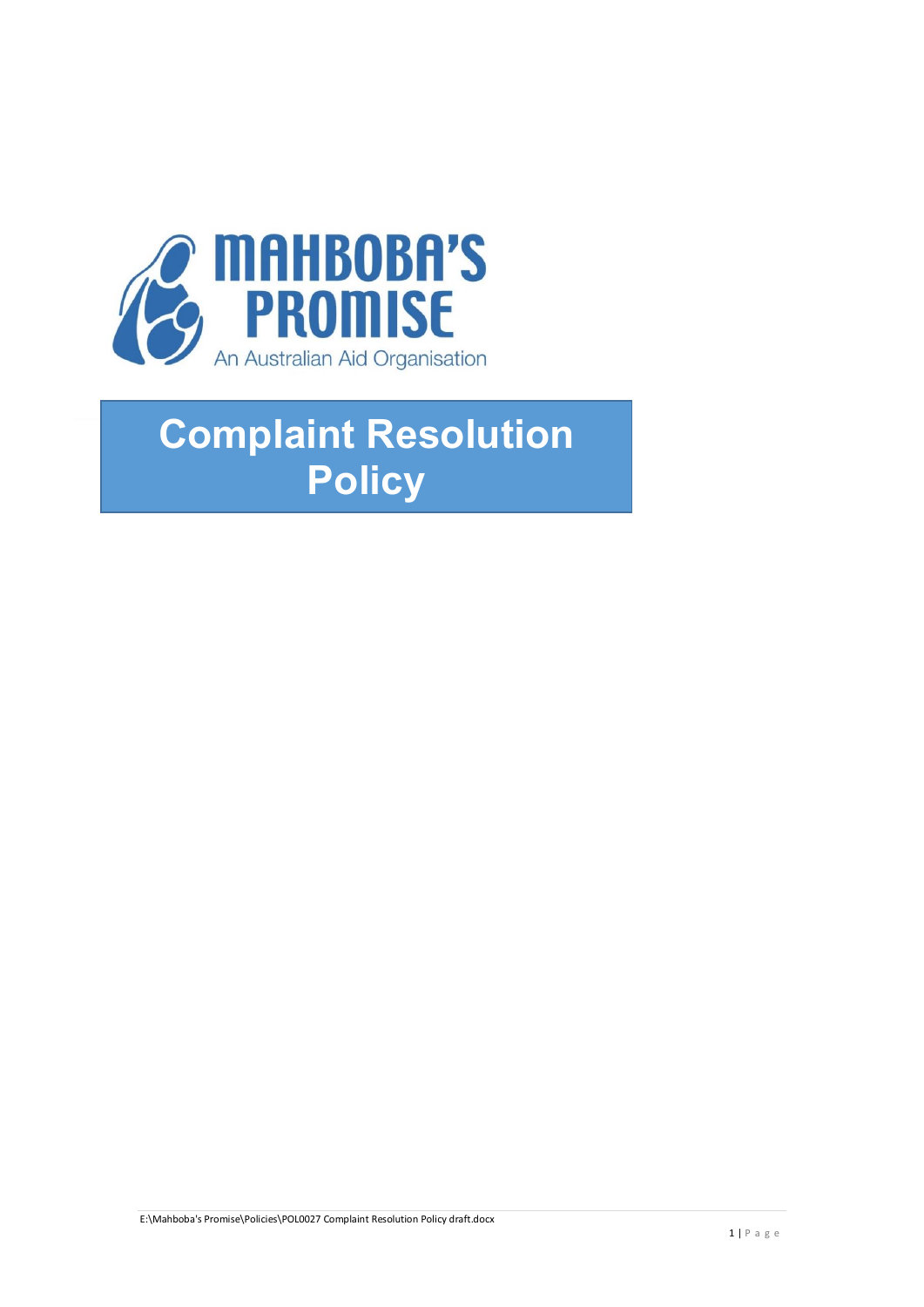## **Mahboba's Promise – Complaint Resolution Policy**

## **Introduction**

A complaint is an expression of dissatisfaction. It is a specific grievance of anyone who has been negatively affected by actions of Mahboba's Promise staff, volunteers, partners or anyone acting on behalf of Mahboba's Promise or who believes the organisation has failed to meet a stated commitment.

We believe that our supporters should have confidence that their donations are applied for the purposes for which they are intended. It is their right to follow the mechanisms we have in place to lodge a complaint if they feel that confidence is being eroded.

We believe that we are accountable to the people we aim to help through our work. All beneficiaries and stakeholders of our projects need the opportunity to be heard if they have a grievance or suggested improvements related to our work.

Mahboba's Promise has an ethical obligation to listen to, investigate and respond promptly to complaints raised with the organisation. It also has obligations under the Code of Conduct of the Australian Council for International Development (ACFID) and other statutory bodies to effectively recognise and resolve any complaints.

#### **Guiding Principles**

#### Accessibility

We will ensure that our complaint handling process is as accessible as we can practically make it to all complainants.

#### Responsiveness

We will respond to complaint according to our predetermined timeframes.

#### **Objectivity**

We will address all complaints in an equitable, fair and unbiased manner using evidence submitted by both the complainant and our personnel through the complaint handling process.

#### Confidentiality

We will observe strict confidentiality in complaint handling.

#### Accountability

We will ensure that accountability for and reporting on the actions and decisions with respect to complaint handling is clearly established.

#### **Purpose**

The purpose of this document is to outline the process the organisation takes when dealing with complaints and feedback. How someone can lodge a complaint about any aspect of Mahboba's Promise. We accept the feedback as an important tool in understanding and responding to someone expectations.

## **Scope**

This Policy applies to any complaint made to Mahboba's Promise.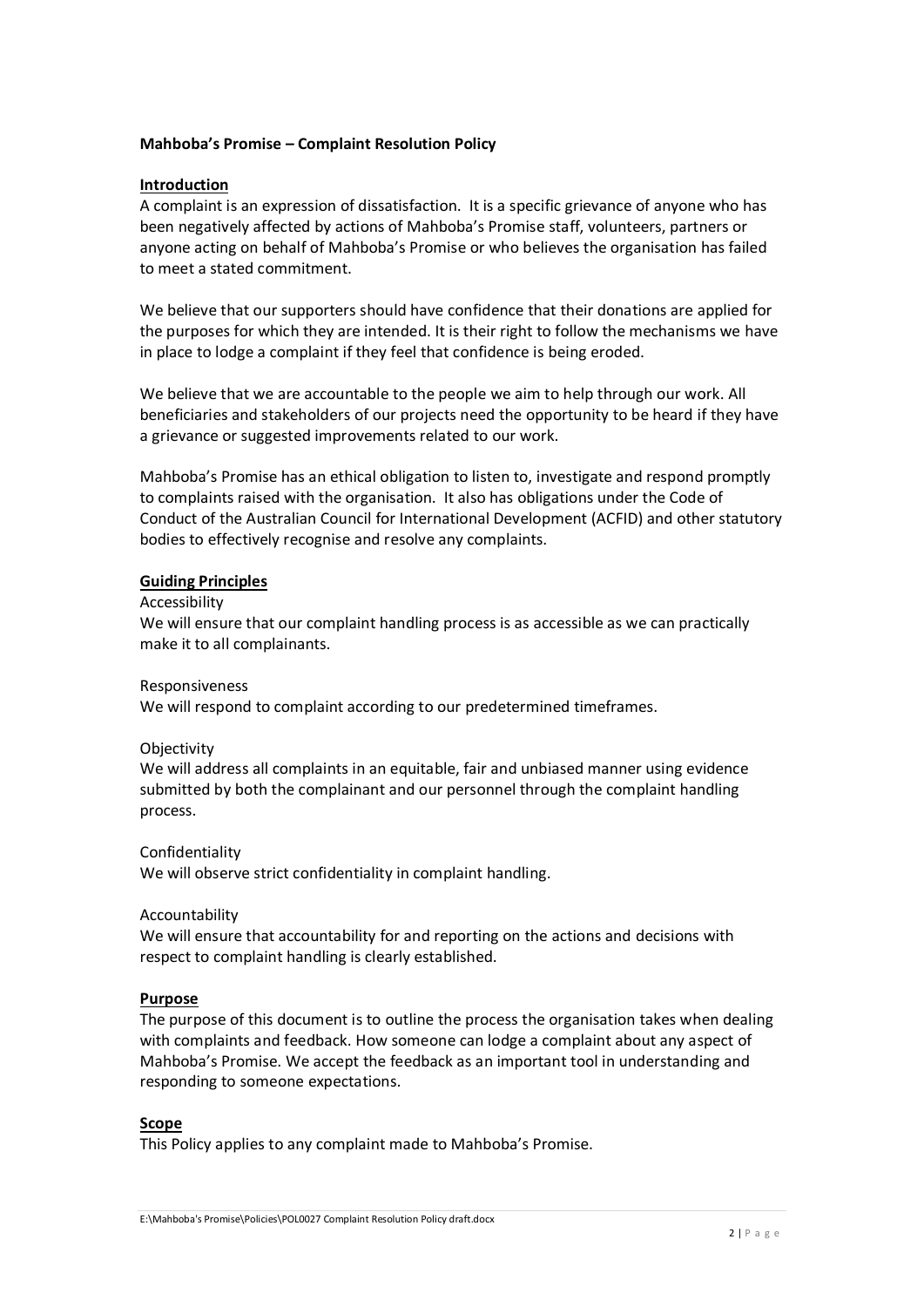Complaints are accepted relating to all Mahboba's Promise staff, volunteers, partners and anyone acting on behalf of the organisation.

Complaints may be made by a person whom we service, who is affected by our services, a partner, a local organisation with which we work, our staff, volunteers, donors or a member of the public.

Any complaint is accepted by Mahboba's Promise that is made in good faith without malicious intent.

## **Policy**

Mahboba's Promise has an established process to promote prompt, effective resolutions to any complaints raised with the organisation. Mahboba's Promise is committed to reviewing complaints as a way to promote organisational learning and improve its policies, processes and overall actions..

Mahboba's Promise strives to:

- Provide a fair complaints procedure which is clear and easy to use for anyone wishing to make a complaint, irrespective of their gender, status, background and ability
- Publicise the existence of our complaints procedure so that people know how to contact us to make a complaint
- Make sure all complaints are investigated fairly and in a timely way
- Make sure that complaints are, wherever possible, resolved and that relationships are repaired
- Gather information which helps us to improve our operations

# **Publication of the Policy**

The complaints policy is publicised in a number of ways:

- As displayed on the Mahboba's Promise Inc. website together with our contact details and reference to the ability to make a complaint regarding an alleged breach of the Code to the ACFID Code of Conduct Committee.
- The complaints policy is publicised in the Annual Report together with our contact details and reference to the ability to make a complaint regarding an alleged breach of the Code to the ACFID Code of Conduct Committee.
- The Complaints Policy is explained in a culturally and age appropriate way to all beneficiaries and stakeholders involved in Mahboba's Promise development activities upon commencement of such stakeholder's relationship with Mahboba's Promise.
- Through providing all those wishing to visit a Mahboba's Promise facility with a copy of the Complaint Policy during their visit.

In Afghanistan, the Complaints Policy is translated in Dari (or Pashtu if operating in a Pashtumajority area) and displayed at all Mahboba's Promise facilities. In order to accommodate for literacy constraints, Mahboba's Promise accepts oral complaints and takes special care to publicise our Complaints Policy in our Afghanistan facilities and to our Afghanistan stakeholders in a way that is culturally and linguistically sensitive. Furthermore, in order to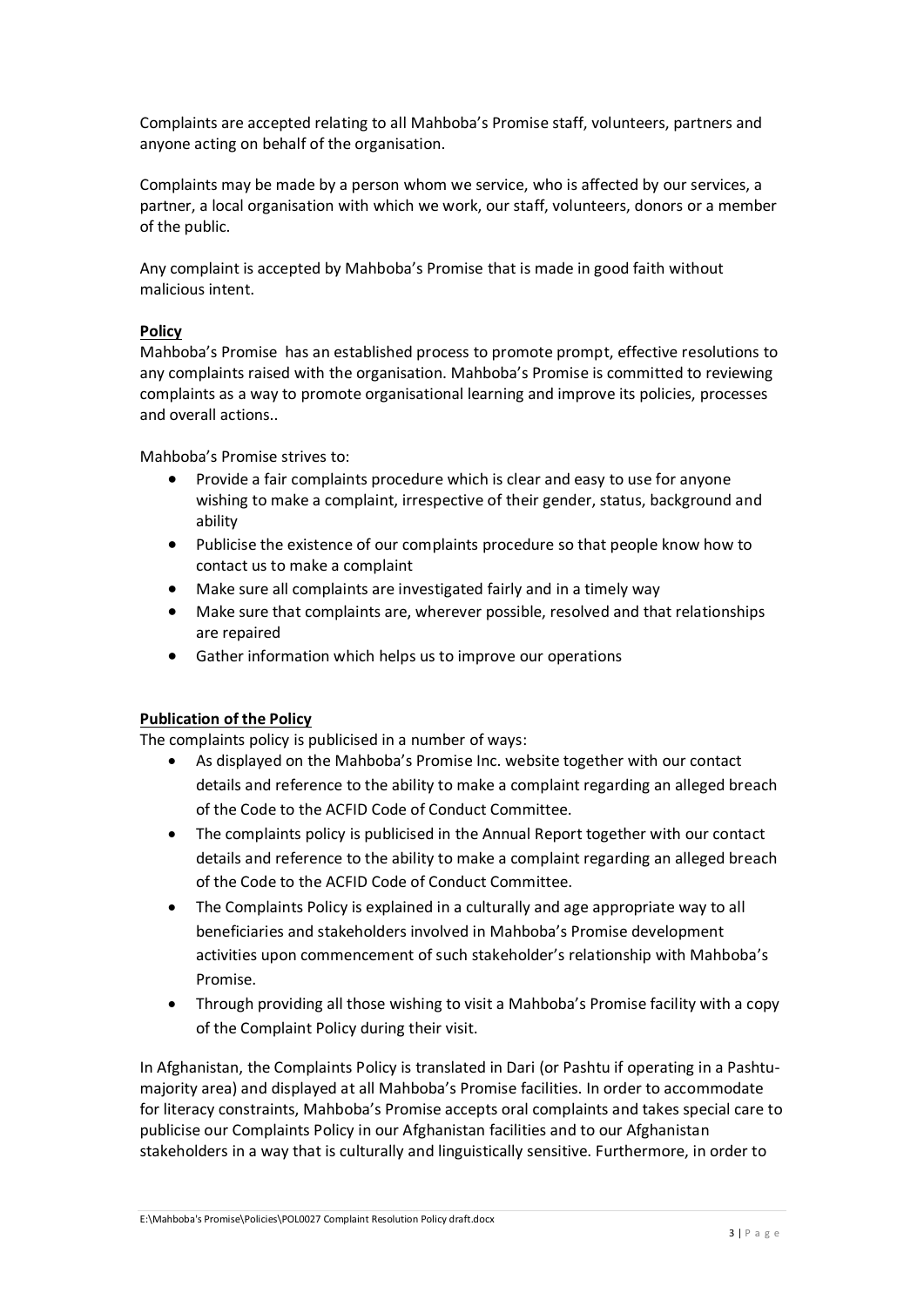accommodate for vulnerable populations such as children in our care, Mahboba's Promise will utilise pictorial means of communication to take complaints where needed.

## **Implementation of the policy throughout our organisation**

Our Complaints Policy has been distributed to all of our staff, volunteers, contractors, management committee members and all others acting on our behalf. It is a requirement of Mahboba's Promise that all those who may be involved in any way with a complaint must read and sign this policy to demonstrate their commitment to it.

## **Training**

All new staff, volunteers, contractors and management committee members are provided with training regarding our complaints policy during initial induction training with the organisation. Those staff who are directly responsible for receiving and handling complaints receive specialised training regarding our complaints policy and are trained to take into account language issues and cultural sensitivities when handling complaints.

## **Procedure**

#### **1. How to make a complaint**

Complaints may be addressed to Mahboba's Promise by any means (email, orally, letter, telephone, personal contact, in person at our office).

Contact details are as follows:

Mahbobas's Promise Inc PO Box 6234 North Ryde NSW 2113, Australia Telephone: +61 2 9887 1665 Email: [office@mahbobaspromise.org](mailto:mahboba@mahbobaspromise.org) Website[: www.mahbobaspromise.org](http://www.mahbobaspromise.org/)

In Afghanistan, complaints can be addressed to:

Mahboba's Promise Afghanistan Shamali Main Road – Boostan-e-Kabul St Kabul 27500 Afghanistan Telephone: 93774421442 Email: MPA General Manager - [khalid.malikzada@gmail.com](mailto:khalid.malikzada@gmail.com)

Within Mahboba's Promise's Afghanistan facilities complaint boxes are available for children in our care to submit complaints in a confidential manner. Verbal complaints may be taken by any member of Mahboba's Promise's staff.

A person within Afghanistan can also lodge their complaint with our Sydney office via the above channels if they wish to do so.

There is no fee for lodging a complaint and there are no adverse repercussions for a complainant.

## **2. Taking the complaint**

If the complaint is made by telephone or in person to staff, a volunteer or Management Committee member, they must: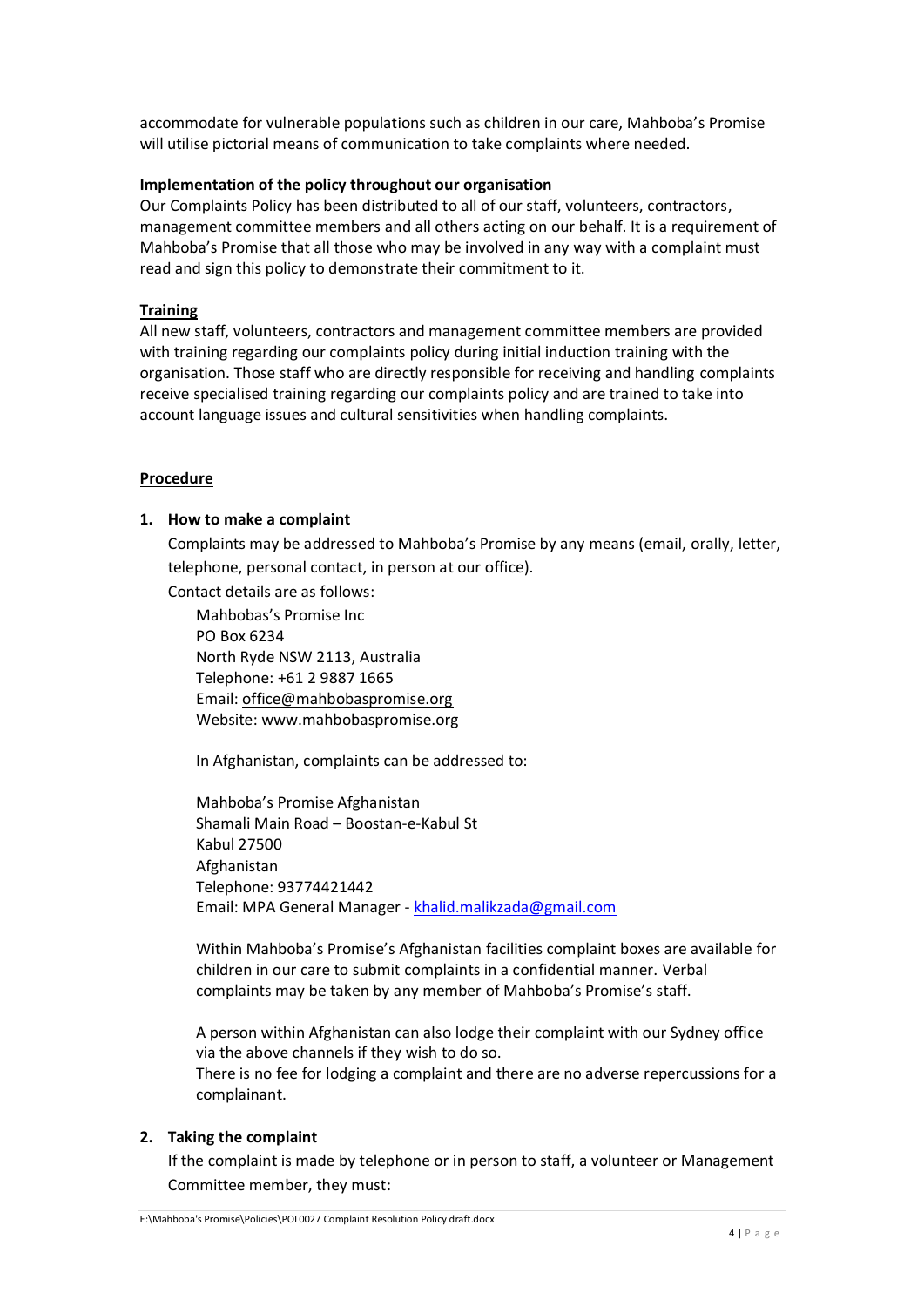- Listen, emphasise and show understanding, be patient and courteous.
- Not become defensive, blame someone else or jump to conclusions.
- Respect the complainant's wishes (e.g. if they would like to speak privately to a member of the Management Committee and do not wish to discuss their complaint with you, advise them that you will arrange for a Committee member to call them back.)
- Thank the person for raising the problem and bringing it to our attention.
- Write down what the person says and ask them to repeat specific details that need to be correct, particularly their contact details.
- Ask questions to make sure we understand the background (e.g. names, type of problem, location of the problem) and summarise the issue back to the person.
- Advise the person what will happen next. i.e. A Management Committee member or the Office Manager will call them back within 48 hours
- Record a file note of the complaint with date of call, all the details and a note of what response has been promised and when into the complaints register.
- Make sure to bring the communication to the attention of the Management Committee.

If the complaint is made by email, or letter:

- Ring or email the complainant to confirm the complaint has been received, get further information if required and confirm that a Management Committee Member or the Office Manager will get back to them within 48 hours.
- Make a record of the complaint with date/time of call/email and content in the complaints register.
- Make sure to bring the communication to the attention of the Management Committee.

# **3. Processing of the complaint**

The Office Manager will be the "person responsible" for investigating the complaint and for liaison with the complainant and the Management Committee, unless there is a perceived conflict of interest or the complaint relates to the Office Manager. If this is the case, the complaint will be investigated by a member of the Management Committee.

The person responsible will:

- Keep a file for the complaint with all file notes and background information, with updates made as progress is made.
- Make an entry in the Complaint Register- found in the Governance section of the Sydney office Shared Drive. If a complaint is made within Afghanistan, MPA must inform the Sydney office and provide the file information for the complaints register in Sydney.
- Respect the complainant's right to privacy and anonymity if requested.
- Gather information, plan the investigation; interview or ask for statements from any staff/volunteers involved and consult Mahboba and members of the Management Committee where appropriate. Assess the complaint and give it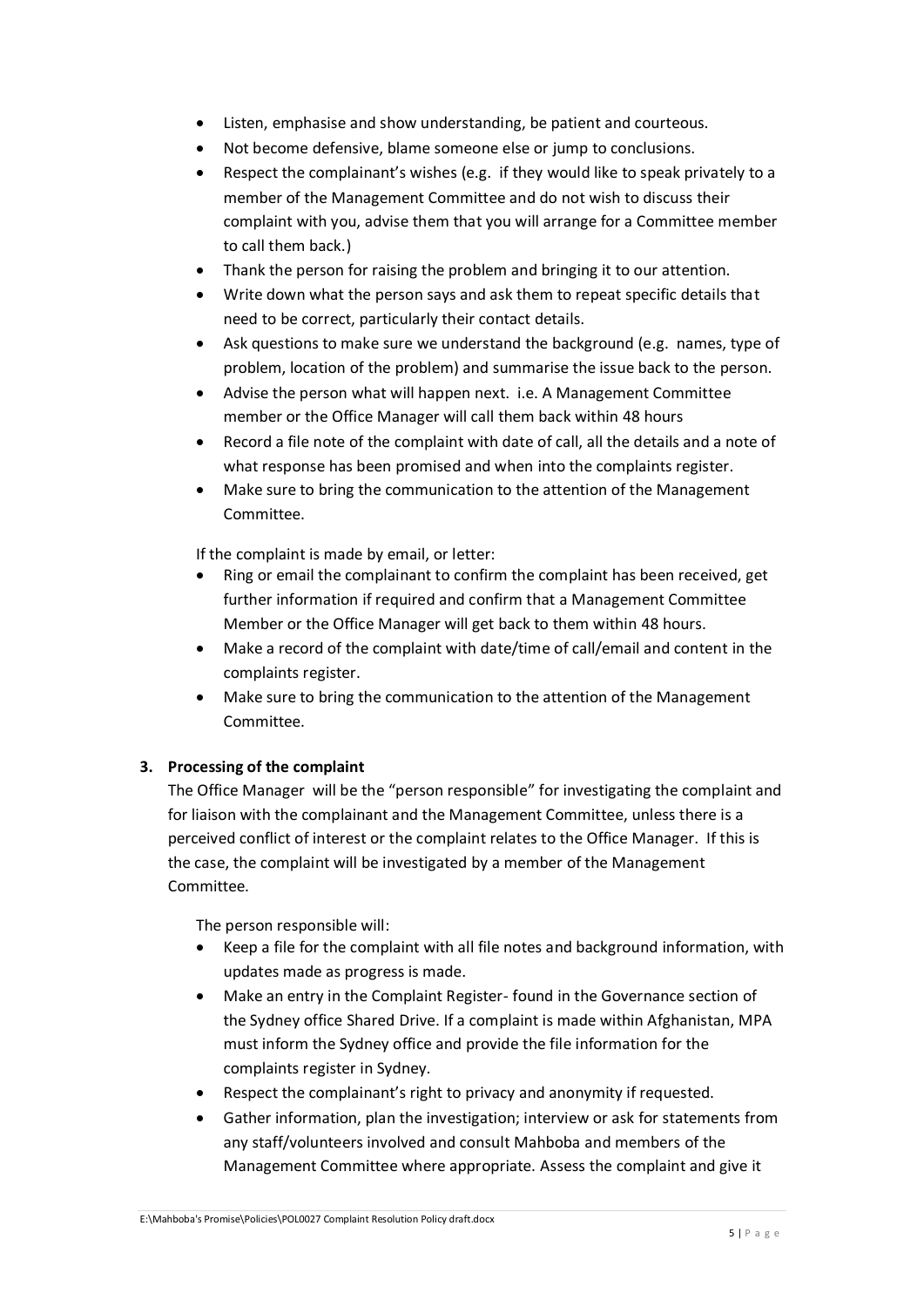priority. Is it minor (such as, a misconception based on an error), moderate (requires some investigation and possible remedial action) or serious (carries high or extreme reputational, financial or legal risk to Mahboba's Promise)?

- Evaluate the risk to the organisation/stakeholders arising from the complaint, if any, and keep the Management Committee informed of any perceived risk.vis
- Keep in touch with the complainant and let them know that they are taking full responsibility for dealing with the problem.
- Adopt a solution-focused approach by actively involving the complainant in this process.
- Propose a solution which may incorporate some or all of the following: a full or better explanation of what occurred, an apology, organisational or operational change.
- Offer the complainant the proposed solution and get their agreement that this satisfies them.
- Keep the complainant informed of progress during the process.
- Ensure all promised action is fully completed promptly.
- Advise the complainant of any action that will be taken to prevent the problem arising again.
- If the complainant is not satisfied with the proposed solution, offer an internal review by the Management Committee or refer them to ACFID if the complaint refers to a breach of the Code of Conduct.

Complaints should be marked 'confidential' and emailed to: Chair, ACFID Code of Conduct Committee Email to [code@acfid.asn.au](mailto:code@acfid.asn.au)

Or posted to: Chair, ACFID Code of Conduct Committee Care Of ACFID Private Bag 3 Deakin ACT 2600

- Ensure all steps to resolve the dispute are documented
- Complete the investigation and conclude the process within 21 days unless that time frame is not achievable.

# **4. Follow-Up**

- Where appropriate, follow-up with complainant at a future date.
- The file notes should be tabled at the next Management Committee meeting.
- Implement any changes necessary to prevent a re-occurrence of the complaint.
- Once a year at the Management Meeting in June, prior to the financial year end and writing of the Annual Report, the Complaints Log should be discussed and analysed as a whole to see what trends emerge, if any, and discuss future action.
- Best practice dictates de-identified reporting in the Annual Report.